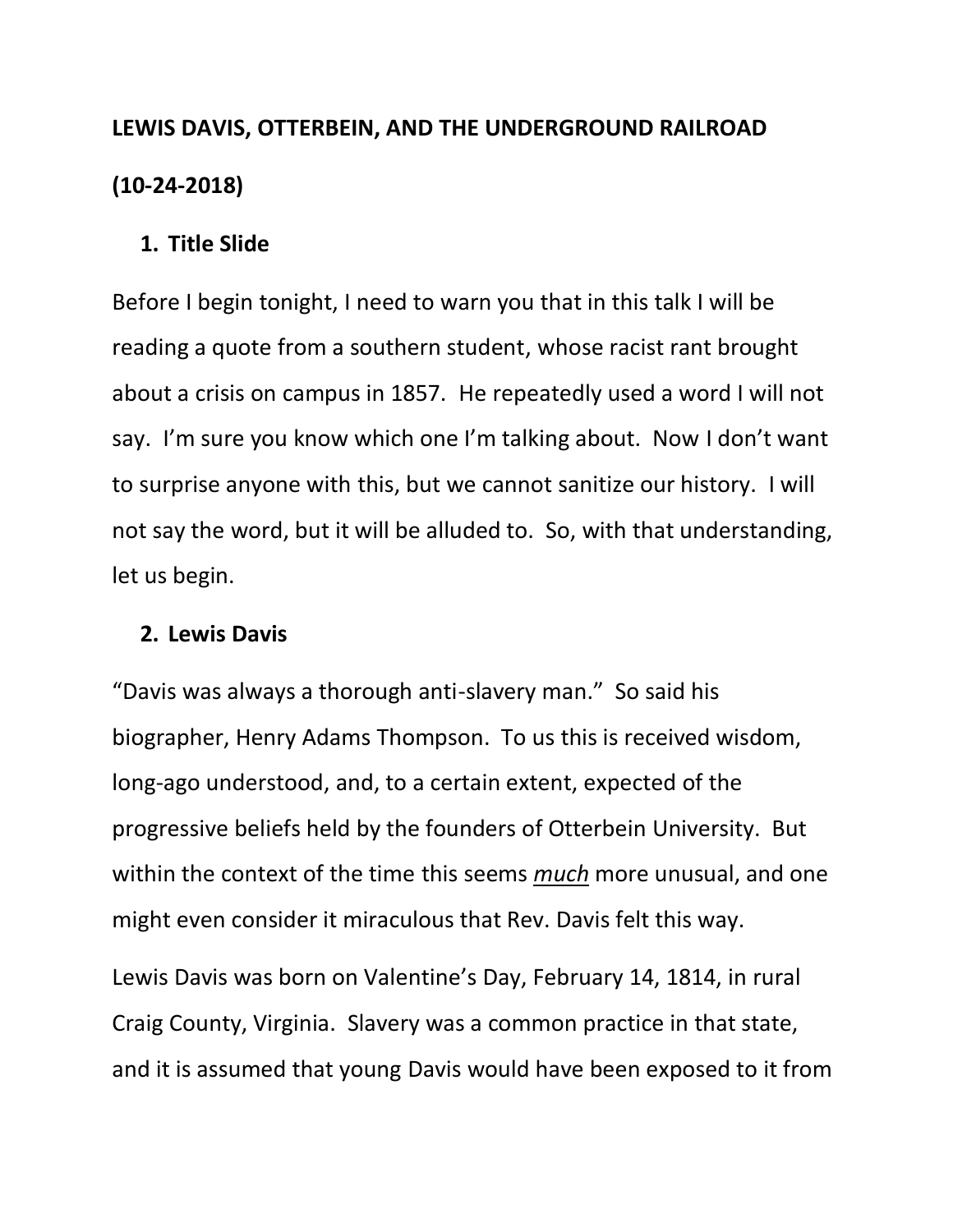a young age. His home life was one of hard work and little education, with no significant religious influence present. However, Davis had a keen mind, and was always eager to learn. At age 18 he was sent to apprentice with a local blacksmith, who recognized the potential in Davis to do great things. The blacksmith gave him books to read, and "talked school to him," as biographer Thompson put it. Davis joined a local debate society, which is credited with preparing him for his work as both a minister and a teacher. In addition, the blacksmith was a very religious man, a Methodist, and local ministers were frequent visitors to his home. In this way Lewis Davis was educated, and drawn to Christianity.

There was no question in anyone's mind that Davis would become a preacher. However, I suspect that many were disappointed that instead of joining the Methodist Episcopal Church to follow his calling, he instead joined a small, poor, unostentatious, and reformatory group called the United Brethren Church. He did so for two reasons. First, the United Brethren did not allow membership in what was called "secret societies," meaning groups like the Masons and the Oddfellows. Davis had always believed that any group that demanded secrecy of its participants was unfit for Christians. Secondly, at least in Virginia, the Methodist Episcopal Church had reconciled themselves with slavery, and many members of the church were, if not slave owners, vocal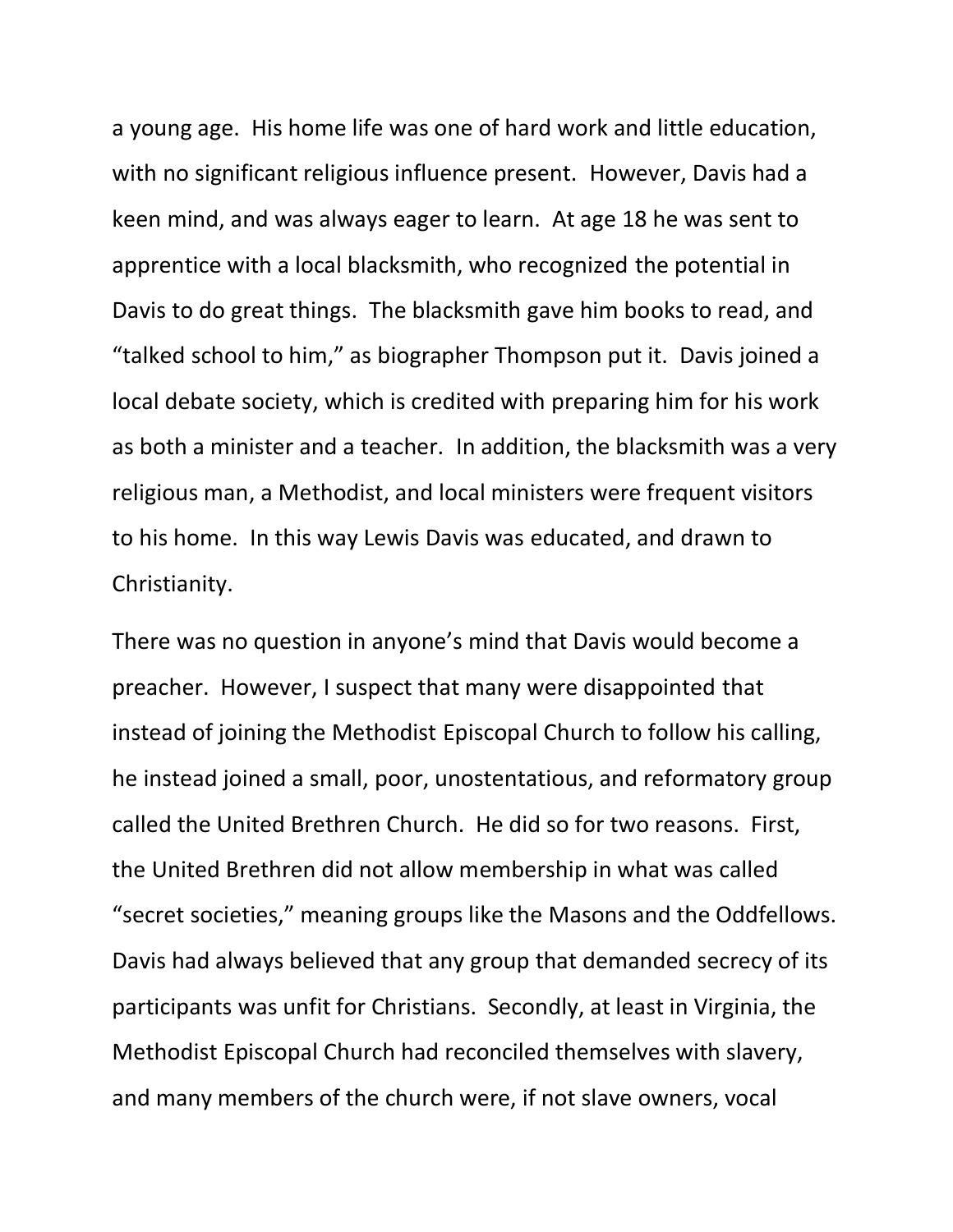supporters of the institution. Davis considered this to be an evil practice, and would not join with any church that condoned it.

#### **3. William Hanby**

It was William Hanby that gave Davis a copy of the "Discipline," or rather the "rulebook" of the United Brethren Church. As Davis himself said, it seemed to him "that God has made him for these sentiments and this discipline."

#### **4. Lewis Davis**

In 1838 Lewis Davis was granted his license to preach, and in the spring of 1839 he joined the Scioto Conference as an itinerant minister. Though most of Ohio was abolitionist, Davis encountered a fair amount of resistance to his preaching against slavery. In one town he was turned out of his lodgings and his horse was let loose after service. Another time he was met by a member of the congregation who encouraged him to leave town after one such sermon. Even in Westerville, a town which Harold Hancock described as only having half a dozen residents against abolition, Davis would encounter those who felt he was going too far. I'll let Henry Thompson tell the story:

*While residing in Westerville, one of the old citizens, Mr. Westervelt, saw him on his way to the polls on election day, and said to him,*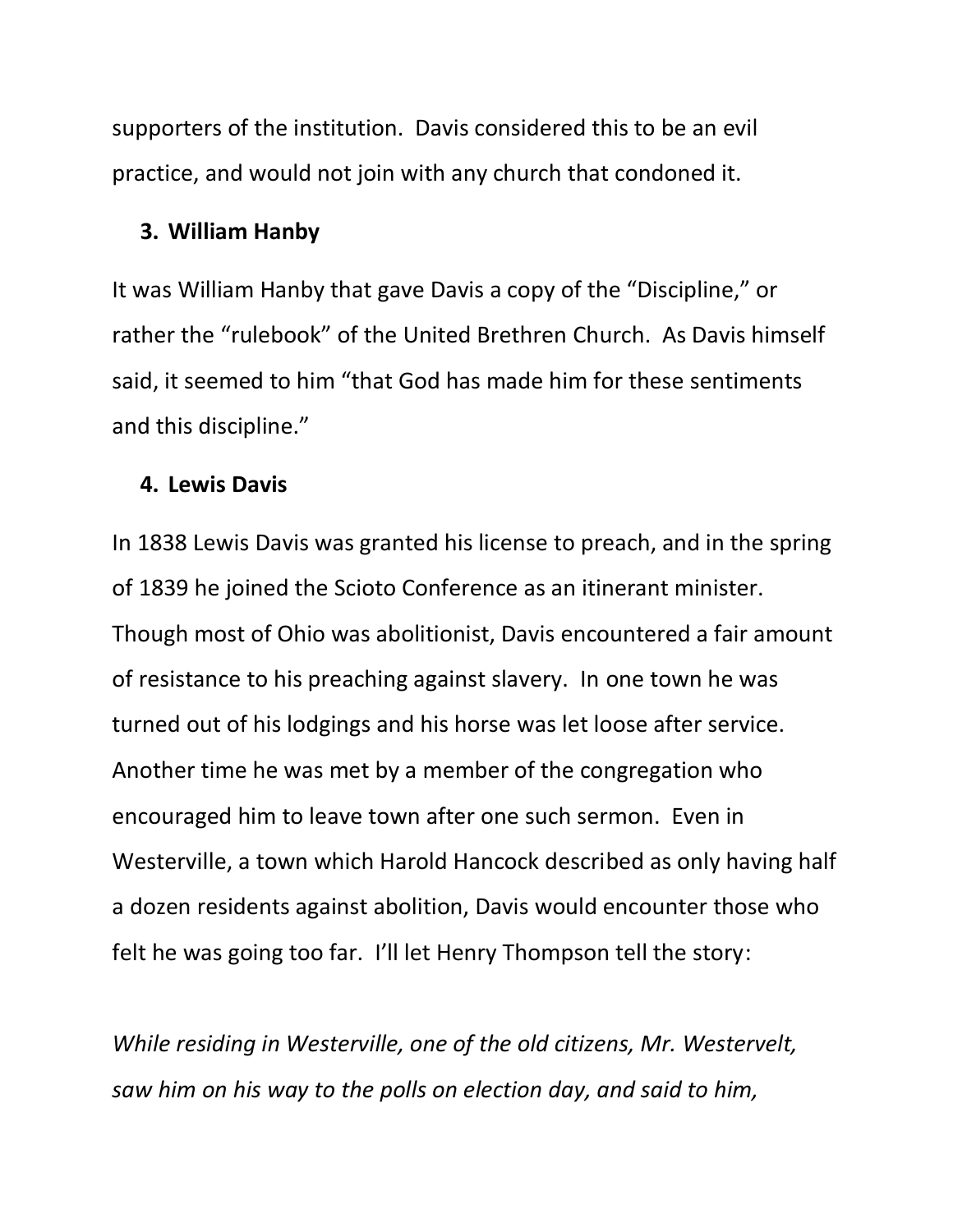*"President, you going to vote with the abolitionists, of course."*

*"Yes."*

*"Well, you and the preachers like you have done all they could to bring on the war."*

*"Yes, I did all I could," was the cool reply.*

*"Well, I don't want anything more to do with you," said the astonished citizen.*

*Davis said, "Let me explain: The Saviour said, 'I came not to send peace on earth, but a sword.' I advocated the truth, and if that brought on the war, then I am guilty. This was made the occasion of war. I was willing to take the consequences of telling the truth."*

## **5. Otterbein University (circa 1860)**

In the early days of Otterbein University, Davis, Hanby, and others certainly brought the sword with them. As far as we can determine, we were the first university to be founded as co-educational, and to be open to students regardless of race. Harold Hancock quoted an unknown university representative who wrote at the time, "Character, not color is the standard by which students are measured when they enter the college." It is amusing to note that in the early 1850s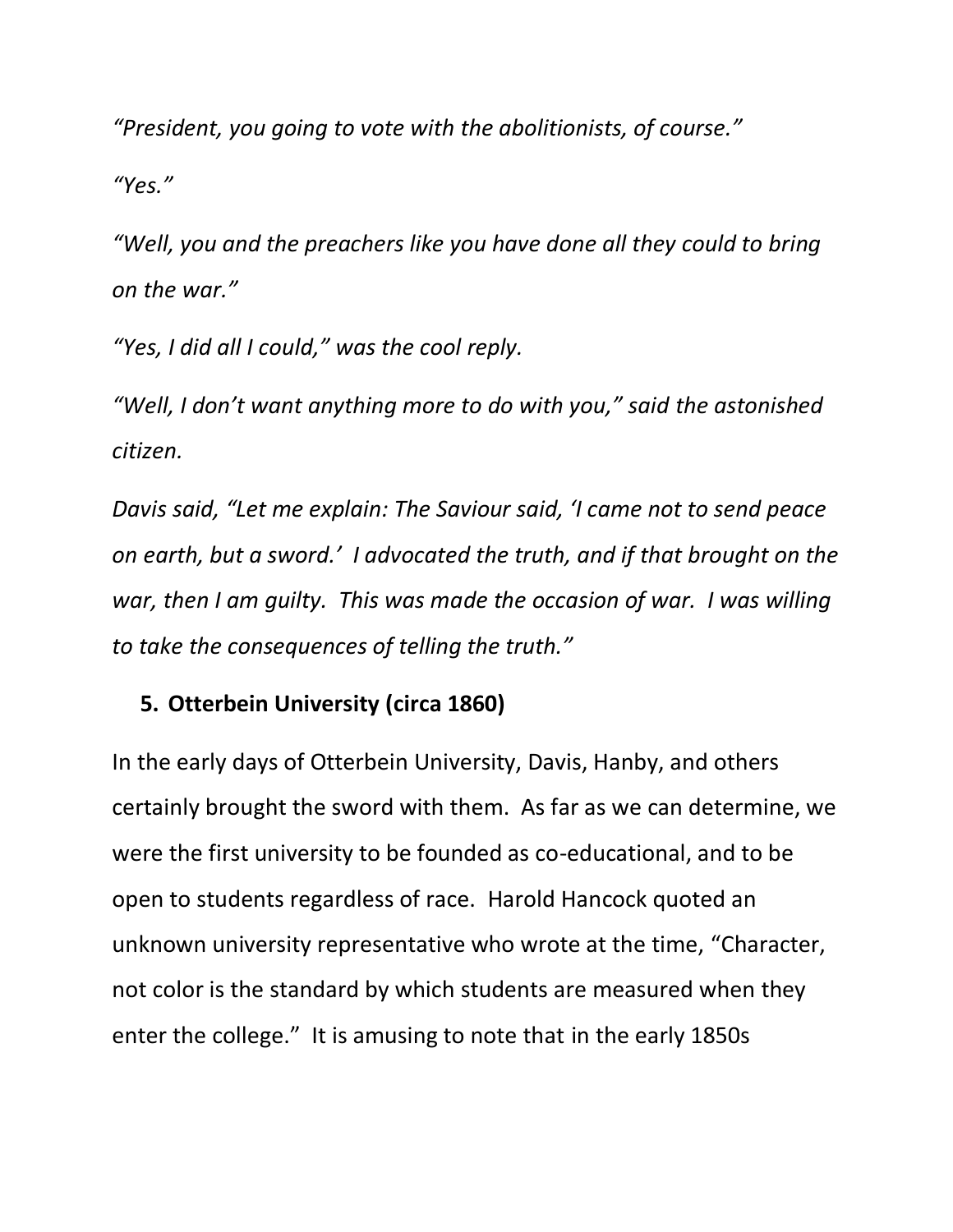Otterbein was criticized in the *Religious Telescope* (the United Brethren newspaper) for *not* having enrolled any African-American students!

#### **6. Davis House**

Lewis Davis and William Hanby had homes that sat side-by-side on Grove Street. The Hanby House faced the university, and the Davis House faced College Avenue. As Pam described to you earlier, The Hanbys and the Davises worked hand-in-hand as conductors on the Underground Railroad. Let me emphasize again that this was extremely dangerous work, even in what could reasonably be called an enclave of staunch abolitionist support. It wouldn't take much more that a thoughtless comment from a loose tongue, or a vindictive student who felt himself somehow injured by the presence of runaway slaves to bring down the whole operation, and to land Davis and Hanby in jail. However, Davis was a man who sought to convert the hearts and minds of those who supported slavery. Again, I quote from Henry Thompson, regarding an incident in the 1857-58 school year:

*A young man from the south found his way to the college, and also found a home in the family of the president. He was polite and courteous, a moderate student, but indoctrinated with southern ideas, and of course he believed that slavery was the natural condition of the black man. Mr. Davis was anxious to correct his erroneous views, and*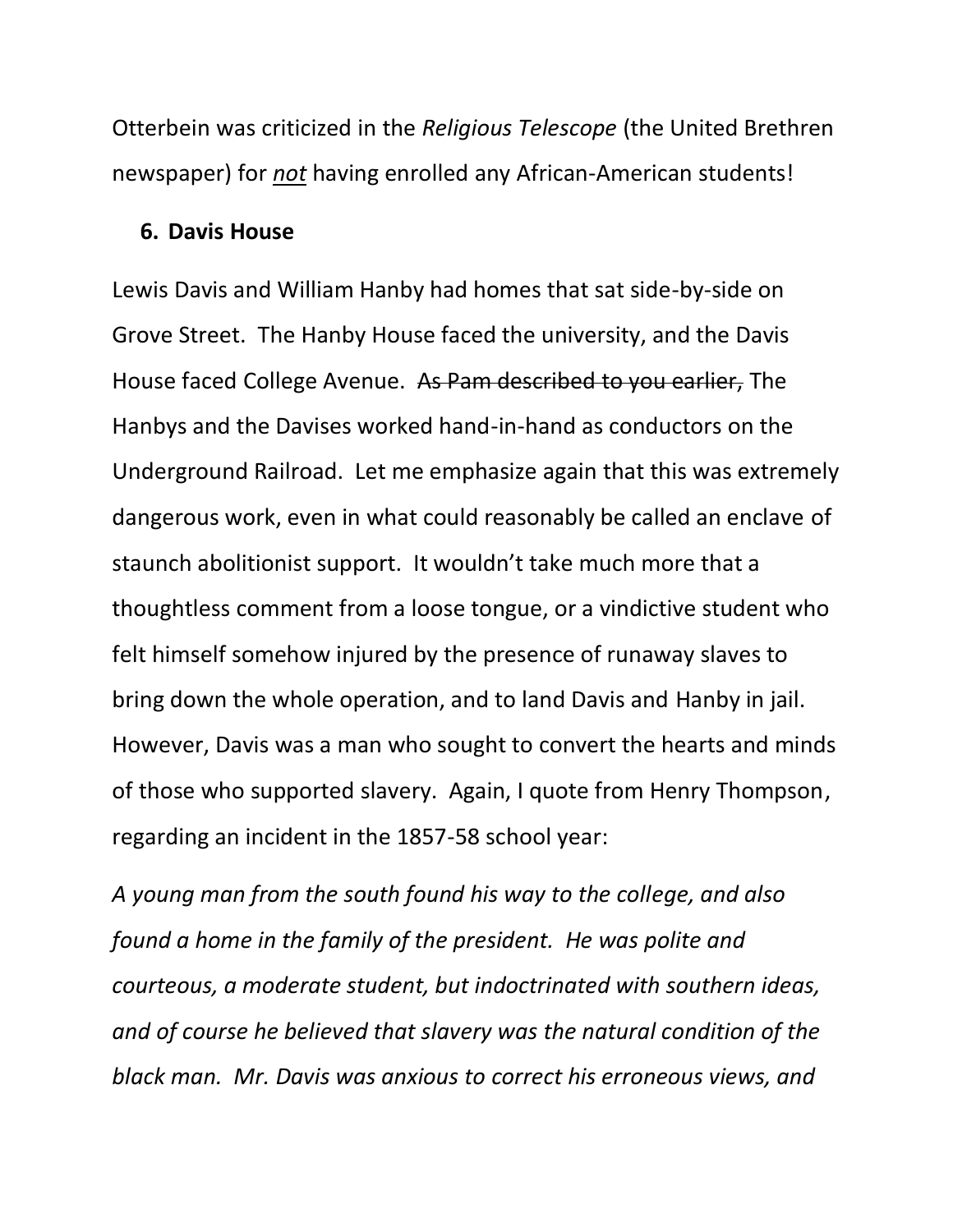*took occasion at meal time as the most opportune period, to put his opinions before the student. As the latter could not, of course, meet the objections brought against his pet notions, and he became a little annoyed at times, but bore it all patiently. The end came one day when a fugitive slave, on his way north, stopped at the president's, and* [Davis] *insisted he should be brought to the table to eat with the family, including the young man. This was the straw that broke the camel's back. Under no circumstances could* [the student] *submit to such indignity. By permission he left the table and went to the hotel to get his dinner. He was very angry.*

It speaks highly of Davis that he took this risk, especially since tensions were high at the school due to the admittance of our first African-American student, William Hannibal Thomas. In later years Thomas described his reception at Otterbein like this:

#### **7. William Hannibal Thomas**

*That I contemplated entering the university was generally known, but so far as I recall, no objection from any source was expressed. There was, therefore, no reason to believe that my presence in the school would offend in any particular, and, as a matter of fact, I had cordial welcome from my classmates. Nevertheless, in about ten days thereafter a turbulent spirit awoke; a general uprising that swept the sober-minded*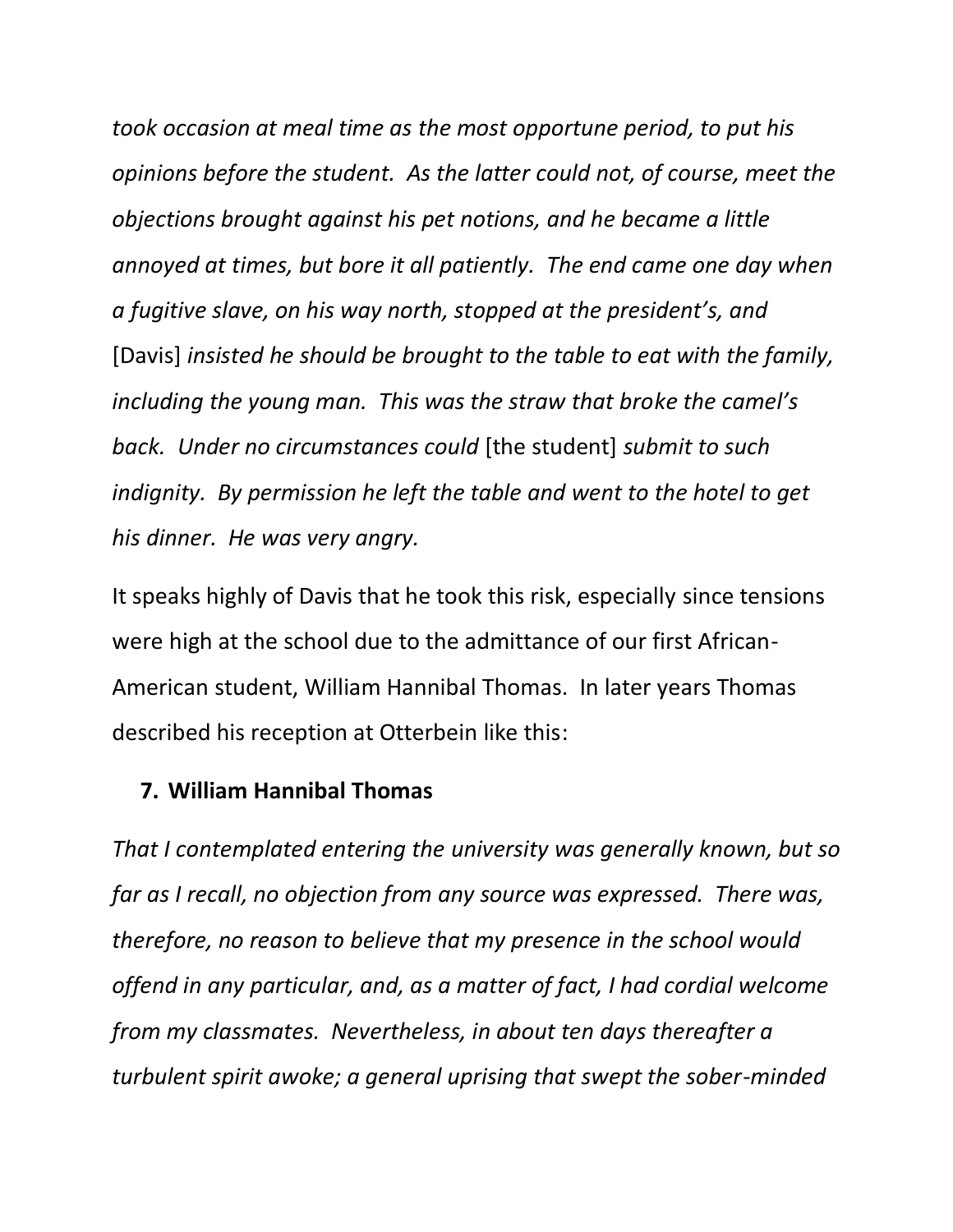*off their feet took place, and never before nor since has Westerville passed through such an event as was occasioned by my presence in the college; nor did it end there. Meetings were held at which inflammatory speeches were made; I was assaulted on the street; in the classroom the leaves of my books were torn out, and I was struck with shawl-pins by those who sat around me; when I passed out to the building groups of waiting students pelted me with rocks hidden in wet snowballs.*

Here is the Davis story and the Thomas story intertwine. The southern student who left the Davis house in the earlier story loudly railed against both Davis and the university. Here is how Thomas described the event. Let me again warn you again that there is frequent use of a word in this account that I will not say aloud, but will allude to for the sake of the story. Thomas wrote:

*The crisis was reached at the ensuing Friday rhetorical exercises, when a student of fervid oratory declared that Otterbein had a surfeit of "*[nword]"; *that it was "*[n-word] *for breakfast,* [n-word] *for dinner, and* [nword] *for supper," sentiments that were uproariously applauded.*

The university administration, which at the time did not include Lewis Davis, asked Thomas to leave. He refused. Then they threatened him with expulsion. Once again he refused. Thomas continues: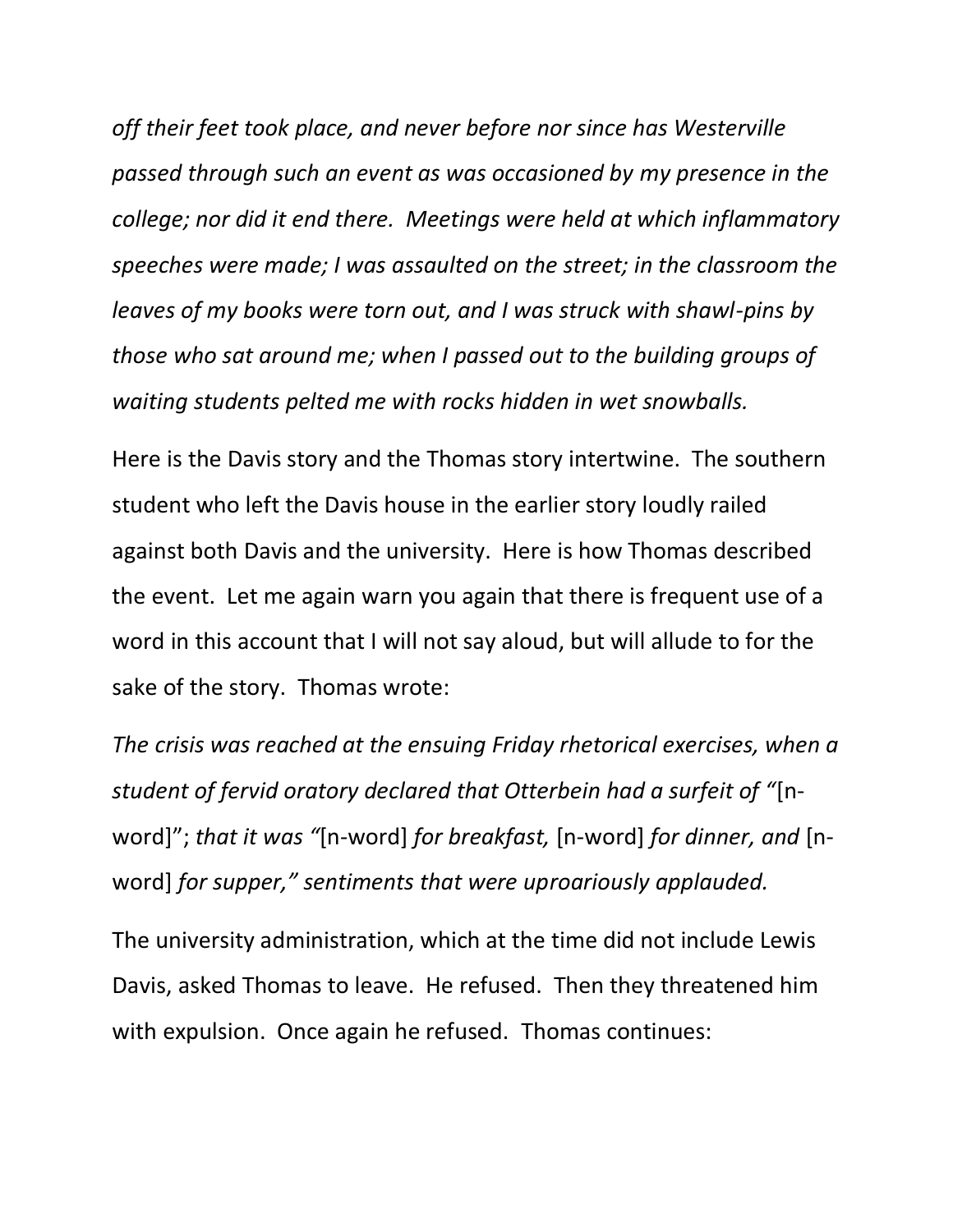*That there was substantial ground for uneasiness on the part of the college authorities is fully borne out by the fact that a number of students from Virginia and elsewhere left the school for good the following week. With their departure, however, the excitement subsided as quickly as it had arisen, and I met with no further trouble. Thereafter the students treated me in a manly fashion; each of the literary societies offered membership to me.*

I should explain that membership was a highly coveted honor in the 19<sup>th</sup> century. Not everyone received an invitation to join. Also, allow me to share one final note from William Hannibal Thomas, which will be of interest to the ladies in our audience:

*A significant feature of this experience was the attitude of the young women students towards me, who, with the rare exceptions, were uniformly courteous in intercourse; in fact, it was the outspoken works and courageous acts of several of these young ladies, especially one from West Virginia, that effectually held in check the mob spirit of the male students.*

#### **8. Thomas at Otterbein**

Like so many others in the mid-nineteenth century, William Hannibal Thomas left Otterbein at the end of the school year and sought employment rather than return to his studies. He later served in the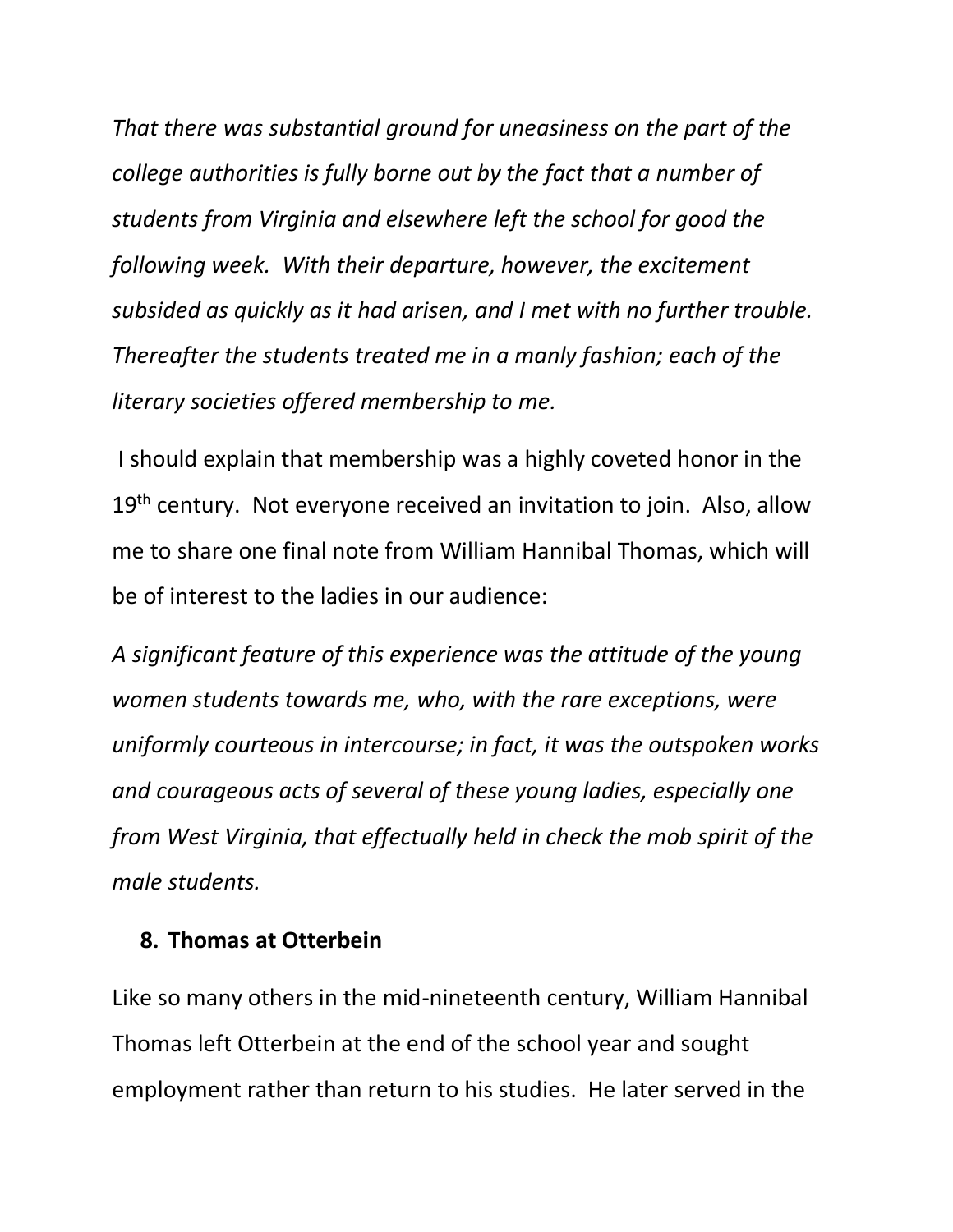Union Army during the Civil War, and after that went on to great distinction as a lawyer, and then, unfortunately, on to great infamy as the author of the book "The American Negro," which sought to propagate many of the same libels against African-Americans that were advocated by the pro-slavery movement.

#### **9. Lewis Davis**

As for Lewis Davis, he returned to the school administration in 1858, being named president after ill health forced former president Alexander Owen to resign. Davis continued to be a conductor on the Underground Railroad, presumably through the end of the Civil War. He later was promoted out of office by the hierarchy of the United Brethren Church, by making him a bishop (which was not so much a reward for service as it was the addition of more and harder work to his already full ministerial duties), and by assigning him to teaching duties at the newly founded Union Biblical Seminary in Dayton.

Conductors on the Underground Railroad worked in secrecy, so we are still learning new things about how they worked together to ensure safe passage for runaway slaves. For the protection of all involved, nothing was written down until well after the fact, which is why we are fortunate to know as much as we do about Davis and Hanby's exploits. I want to close tonight with one more account of Lewis Davis'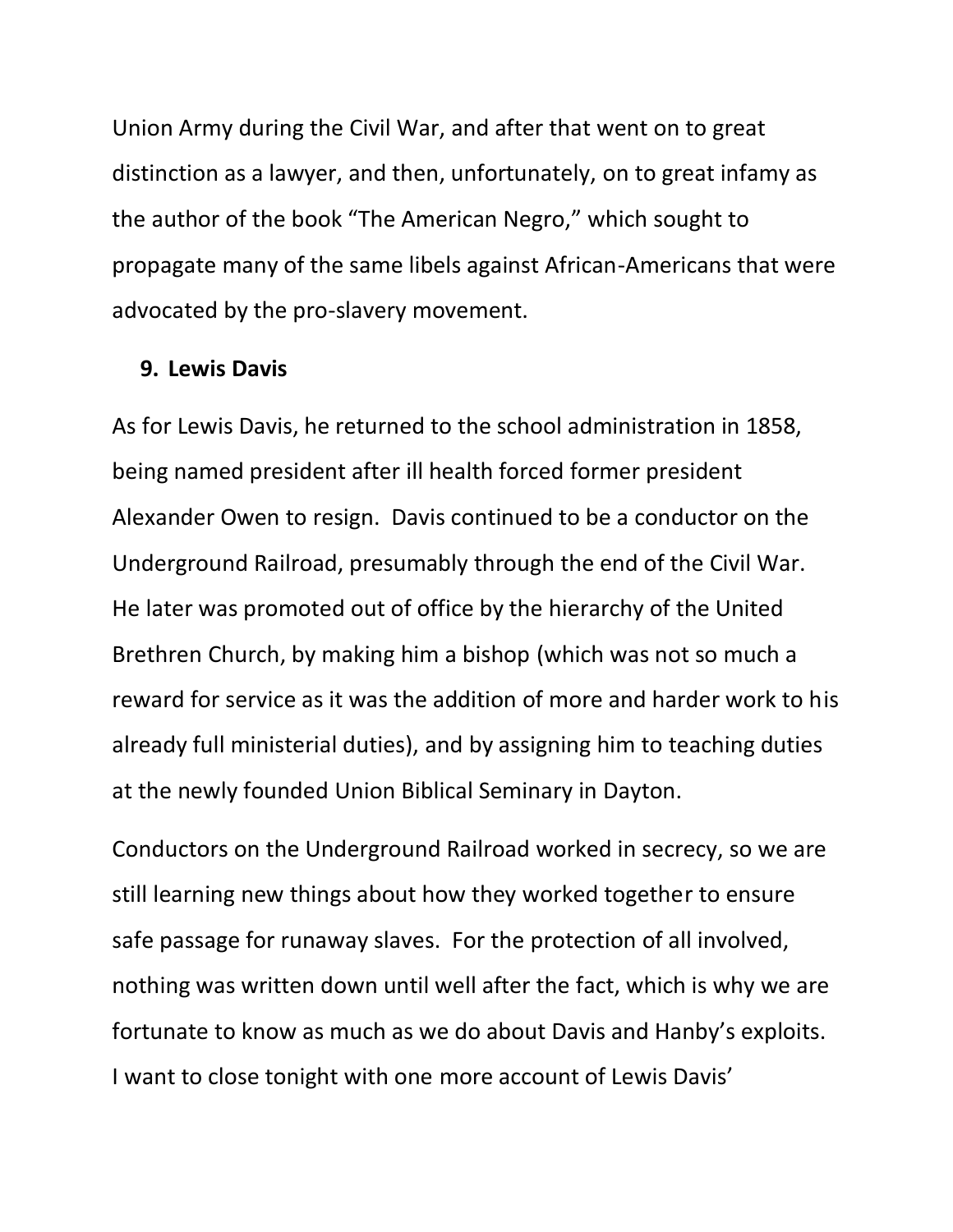experiences, just to emphasize the danger and difficulty these escaped slaves endured. This account comes from Henry Garst's *History of Otterbein University*. He wrote:

#### **10. Garst and Davis**

*The author* [Garst]*, having been an inmate of the Davis home during the four years preceding the War of the Rebellion, had a good opportunity to observe the business transacted in the Underground Railroad. Of the passengers who passed this station he distinctly remembers a bright mulatto, who stated that he was a house-servant and had escaped from his master in Kentucky. He was in a state of great alarm, declaring that he had seen a handbill posted near Westerville giving a description of him and offering a reward of five hundred dollars for his capture and return to his master. He was quite above the average in intelligence and could read well, as was not uncommon in the case of houseservants. He was weary and hungry and yet it was not thought prudent for him to tarry too long on account of the danger of capture. He tarried until dinner was prepared and then he sat down to eat, trembling from head to foot. The tremulous clatter of his knife and fork upon the plate before him, occasioned by the fright, can never be forgotten. After partaking of his hasty meal and receiving other aid, he was directed to a "station" beyond Westerville in the country, thought*